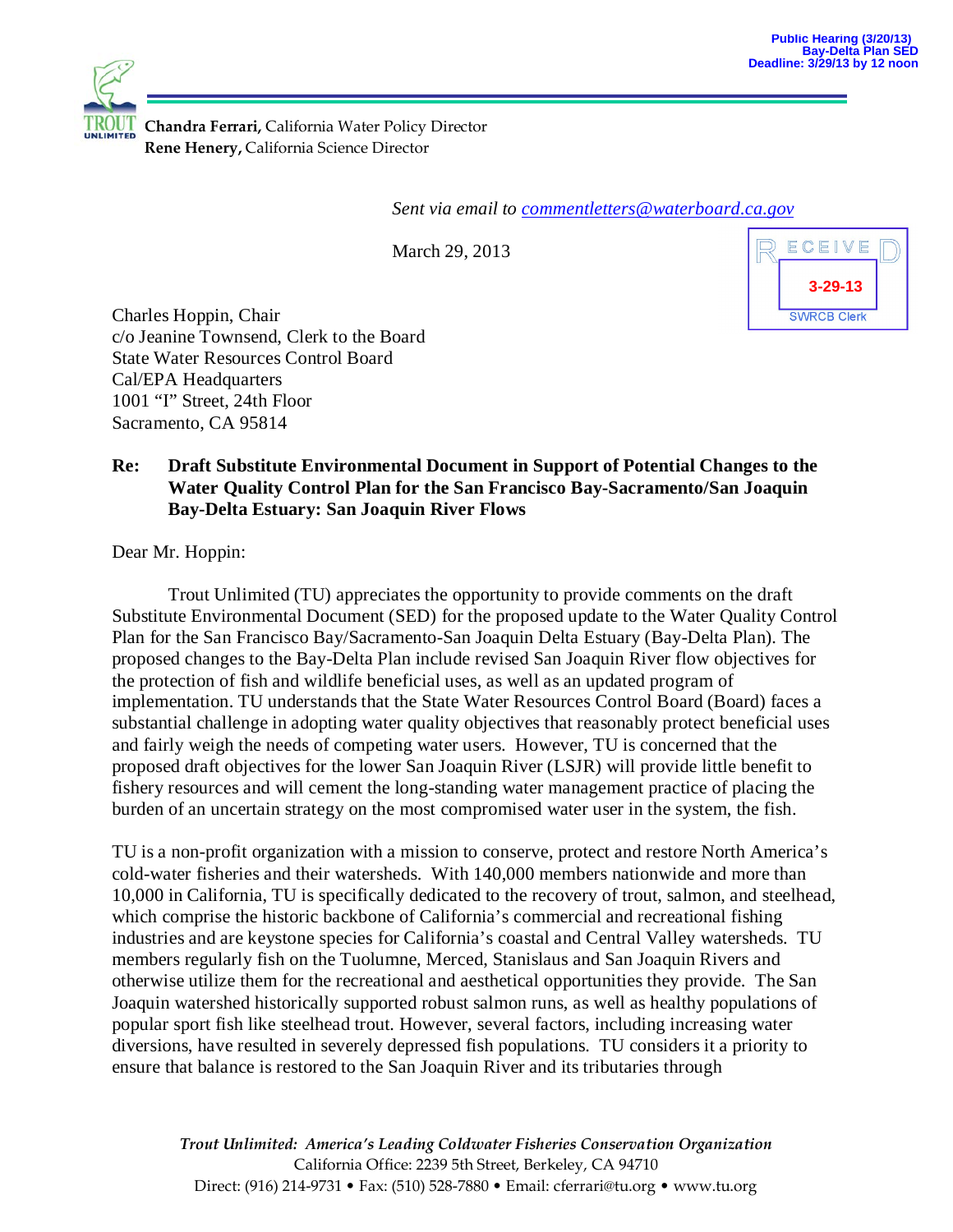implementation of measures intended to reverse the downward trajectory of the watershed's cold-water fish species. TU's comments and suggestions are presented below.

I. The proposed project lacks sufficient detail to permit informed decision-making and does not provide for the reasonable protection of beneficial uses.

TU agrees with the general approach of the draft LSJR objective and its program of implementation (Preferred LSJR Alternative) which anticipates the provision of more flow of a more natural pattern to support and maintain viable native fish populations. There is overwhelming scientific evidence in the record to support the premise that providing flow patterns that more closely align with the frequency, magnitude, duration and timing of natural flow patterns is beneficial for fish and wildlife resources. However, the draft narrative objective and its accompanying plan of implementation is broadly written and lacks sufficient detail necessary to give the public a meaningful understanding of what is being proposed and how its implementation will affect fish and wildlife beneficial uses. It is therefore ineffective as a public disclosure tool or to provide substantiation to its claim that it adequately protects fish and wildlife beneficial uses.<sup>[1](#page-1-0)</sup> An EIR must describe a proposed project with sufficient detail and accuracy to permit informed decision-making. (See CEQA Guidelines §15124.) The SED should define and describe in detail the components of the narrative objective and adaptive management program in such a way that allows the public, other agencies, and the Board a full comprehension of what is proposed and facilitates a more transparent analysis of the effects of the measure on fish and wildlife resources. This could be accomplished, in part, with the inclusion of specific population and/or habitat targets for all species of concern into the LSJR objective and adaptive management program as discussed more fully below.

(1) The narrative objective and adaptive management program should provide more definition through the inclusion of specific and measurable population and/or habitat targets

The SED notes that one of its main purposes is to document the Board's analysis of the effects of the updated LSJR objective. However, the narrative form of the LSJR draft objective and the unstructured nature of the proposed adaptive management process make it difficult to discern what the objective actually requires, what environmental changes will result from its implementation and how the program of implementation expects to achieve the objective. The narrative LSJR draft objective requires flows "sufficient to support and maintain the natural production of viable native San Joaquin River watershed fish populations migrating through the Delta." (SED App. K, p.1.) It further states that "[i]ndicators of viability include abundance, spatial extent or distribution, genetic and life history diversity, migratory pathways, and productivity." (Id.) The narrative objective represents an adequate overarching goal statement however it does not provide any specific and measurable targets or metrics for the indicators it references. Such metrics are necessary to provide the objective sufficient structure to allow the

<span id="page-1-0"></span><sup>&</sup>lt;sup>1</sup> "The goal of the Preferred LSJR Alternative is to protect fish and wildlife by supporting and maintaining the natural production of viable native SJR watershed fish populations migrating through the Delta." (SED, ES-2.)  $\overline{a}$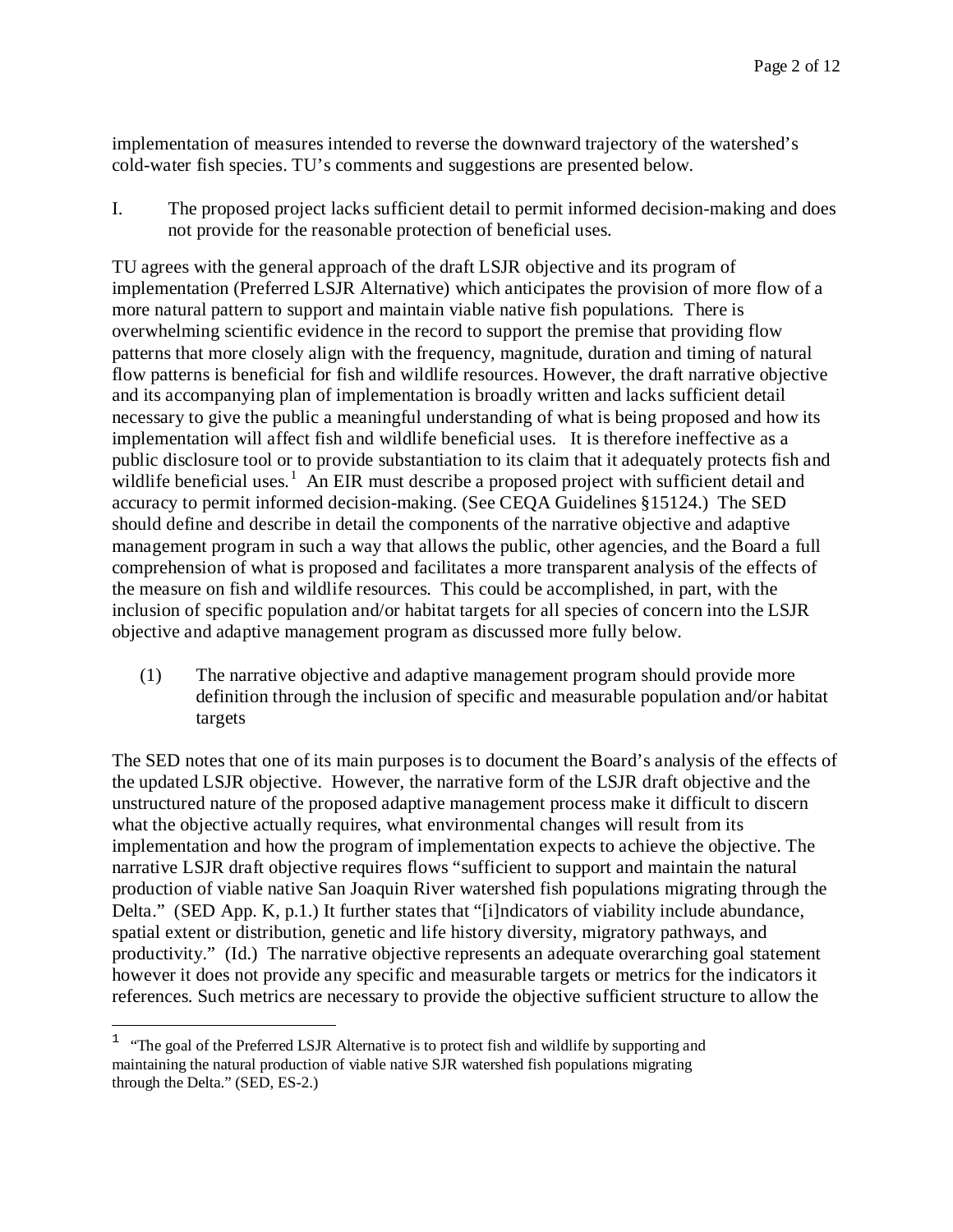effects of its implementation to be meaningfully analyzed and to determine whether the program of implementation will actually achieve it.

Similarly the program of implementation, while establishing an initial February–June flow rate of 35 percent of unimpaired flow for the Merced, Stanislaus, and Tuolumne Rivers as well as an adaptive management flow range, lacks quantifiable biological and/or habitat criteria to guide management actions and track their progress at meeting the objective. The program of implementation must include a "description of the nature of actions which are necessary to achieve the objectives...." (Water Code § 13242(a).) Therefore, the adaptive management plan must be described with sufficient specificity to allow an informed decision regarding whether or not it will achieve the objective. As it stands, the program of implementation defers the articulation of the adaptive management specifics to an implementation committee that will convene after the objectives are adopted. Even though the adaptive management program contains few specifics, it is expressly allows for the annual modification of the flow requirements as long as the average flows over the February through June period are no less than 25 percent of unimpaired flow on each tributary. Essentially the program allows for a decrease in flow requirements (to levels potentially less than baseline conditions) without the assurance that science-based indicators and decision-making will drive the change.

TU agrees with the inclusion of an adaptive management program however the Board must provide its framework and governance structure (the "Logic Chain" structure advanced by The Bay Institute and American Rivers and the "structured decision making" structure advanced by the United States Fish and Wildlife Service are both good examples) and must establish biological and/or habitat targets and desired outcomes for public trust resources that are specific, measureable, achievable and relevant and timebound (S.M.A.R.T.). In addition, the program must have a mechanism for evaluating, using the best available science, the performance of the targets toward achieving the goals stated in the objective. These changes to the adaptive management program are necessary to provide more clarity to the SED, allow an adequate assessment of the effects of implementation of the objectives on fish and wildlife beneficial uses and ensure that the program of implementation will actually achieve the objective. Importantly, inclusion of population and habitat targets also incentivizes parties to implement non-flow related measures because flow requirements can be modified downward if the specified targets are met.

(a) Recommendations for biological and habitat targets

As noted above, TU recommends that the narrative objective and adaptive management framework include biological and habitat metrics (SMART objectives) for all fish species that utilize the San Joaquin watershed for rearing, spawning or migration. This includes metrics for fall-run Chinook salmon, steelhead and other species of concern (including Sacramento splittail and green and white sturgeon). The salmon doubling requirement contained in the existing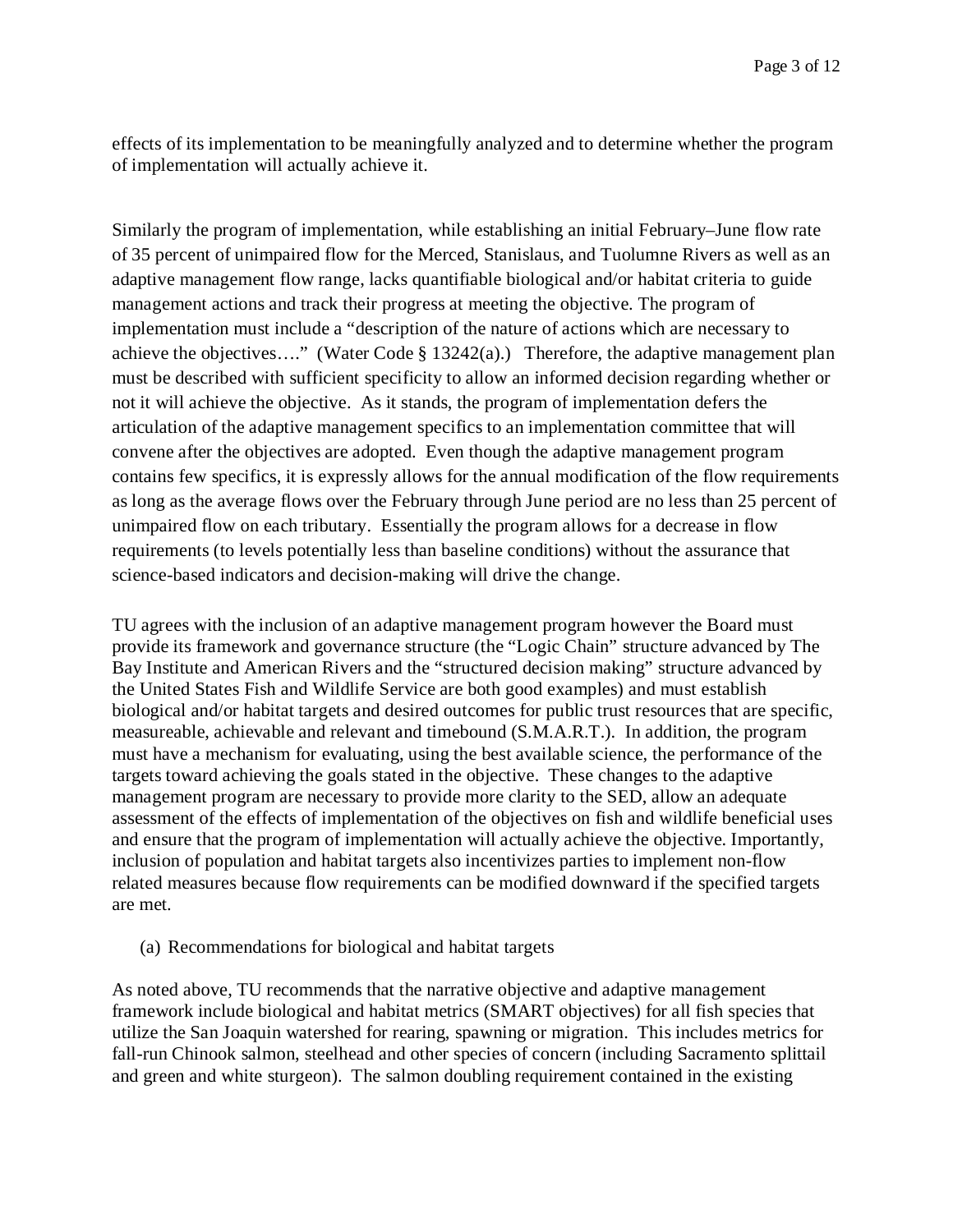(2006) Bay-Delta Water Quality Control Plan (Bay-Delta Plan) is an appropriate inclusion as it is required by state<sup>[2](#page-3-0)</sup> and federal<sup>[3](#page-3-1)</sup> law, is a good salmon abundance target and the Anadromous Fish Restoration Plan (AFRP) has developed the salmon doubling production targets for each tributary.<sup>[4](#page-3-2)</sup> TU recommends that Board staff use the best available science and work with interested parties to develop specific biological and habitat criteria to include in the draft narrative objective and/or adaptive management program using the approaches/examples described below as a guide.

## **Biological Criteria: Defining Objectives to Accomplish Goals**

To support flow management addressing species needs and attaining interim targets towards population recovery goals, specific biological criteria should be identified. Specifically, biological criteria provide the basis for establishing goals, defining objectives, structuring adaptive management approaches and triggering management actions. The following table provides examples of biological criteria for Chinook salmon, as well as goals related to those criteria, specific objectives towards those goals, and the timeframe associated with those objectives.

| Criteria                      | Goal     | Objective                                                                                      | <b>Timeframe</b>                                                                       |
|-------------------------------|----------|------------------------------------------------------------------------------------------------|----------------------------------------------------------------------------------------|
| Abundance                     | Increase | <b>Achieve AFRP</b><br>Targets                                                                 | 15 years - in<br>proportional<br>increments quantified<br>generationally (3)<br>years) |
| <b>Life History Diversity</b> | Increase | Expand distribution<br>of size and timing of<br>outmigrants (relative<br>to existing CV range) | 15 years - quantified<br>generationally (3)<br>years)                                  |
| <b>Juvenile Production</b>    | Increase | Cohort replacement<br>rate >1 in $\sim$ 7 of 10<br>years $(75%)$                               | 15 years (Measured<br>annually)                                                        |

<span id="page-3-0"></span> $2$  "It is the policy of the state to significantly increase the natural production of salmon and steelhead trout by the end of this century. The department shall develop a plan and a program that strives to double the current natural production of salmon and steelhead trout resources." (Cal. Fish & Game Code section 6902.)  $\overline{a}$ 

<span id="page-3-1"></span><sup>&</sup>lt;sup>3</sup> "Develop within three years of enactment and implement a program which makes all reasonable efforts to ensure that, by the year 2002, natural production of anadromous fish in Central Valley rivers and streams will be sustainable, on a long-term basis, at levels not less than twice the average levels attained during the period of 1967- 1991." Central Valley Project Improvement Act. 34 U.S.C.§ 3406(b)(1). (1992.)

<span id="page-3-2"></span><sup>4</sup> Anadromous Fish Restoration Program Final Plan, Appendix B-1. 2001. Population targets for fall-run Chinook salmon necessary to achieve the doubling requirement include 22,000 for the Stanislaus River, 38,000 for the Tuolumne River and 18,000 for the Merced River.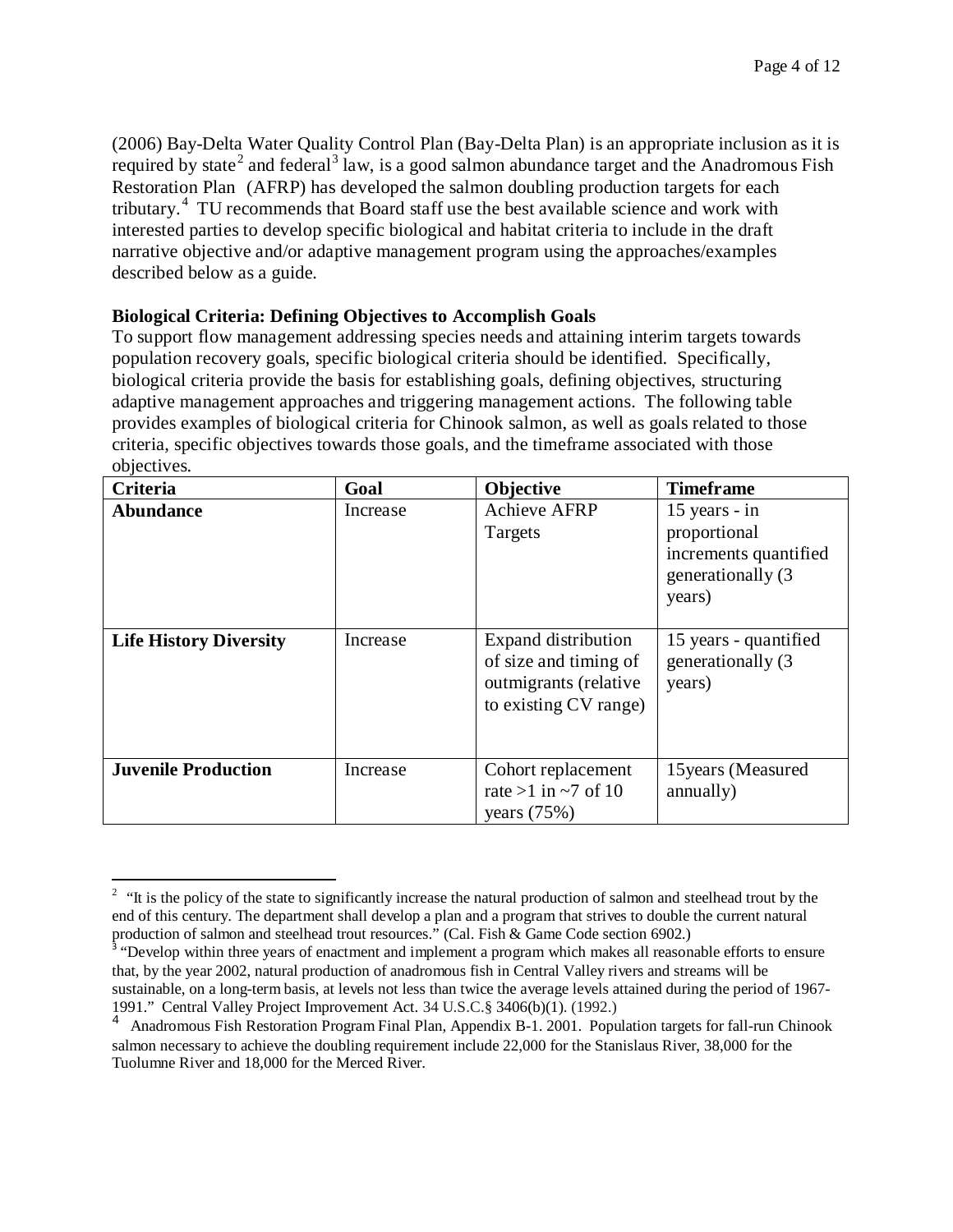*Note: The 15year timeframe associated with the objectives in this example is based on the analyses of TBI and others demonstrating the potential, given historical trends in population increase, to achieve AFRP population targets within 15 years, given suitable conditions.[5](#page-4-0)* **Physical Habitat Attributes: Defining Objectives to Accomplish Goals** 

Given adequate flow, ensuring that sufficient habitat area, access, and functionality is provided to meet species needs and achieve biological targets, as a complement to biological criteria, physical criteria for adaptive management actions should also be established. Physical criteria for adaptive management can be described in terms of habitat attributes related to flow and necessary for maintenance of species individual and population condition as quantified in terms of the biological criteria. The following table provides examples of specific flow related, physical habitat attributes, goals related to those attribute necessary to meet species needs, specific objectives associated with those goals, and timeframe.

| <b>Attribute</b>            | Goal     | Objective             | <b>Timeframe</b>   |
|-----------------------------|----------|-----------------------|--------------------|
| <b>Channel</b>              | Optimize | Optimize temperature  | Annually during    |
|                             |          | to minimize predation | critical migration |
|                             |          | and increase survival | windows, for those |
|                             |          |                       | portions of the    |
|                             |          |                       | window where       |
|                             |          |                       | temperature can be |
|                             |          |                       | affected by flow   |
| <b>Inundated Floodplain</b> | Increase | Increase floodplain   | 15 years (Annual   |
| (Hydrologically connected)  |          | habitat to meet needs | increments)        |
|                             |          | of population targets |                    |
|                             |          |                       |                    |

## **Physical Habitat Attributes Related to Flow: Components and Quantification**

The physical habitat attributes recommended as indicators and described in the example above entail multiple functions, each of which needs to be quantified as a component of making objectives SMART and establishing targets and thresholds for adaptive management. The table below provides an example of how flow related physical habitat attributes can be broken down into their component functions and associated indicators and quantified.

| <b>Table Key:</b>  |                                                                                                                                                  |
|--------------------|--------------------------------------------------------------------------------------------------------------------------------------------------|
| <b>Attributes:</b> | Components of functional aquatic habitat, definable in terms of the suite                                                                        |
|                    | of functions it provides for a given species/community                                                                                           |
| <b>Function:</b>   | Categories of ecosystem functionality characterizing a given habitat type                                                                        |
| <b>Indicators:</b> | Measurable components/ dimensions of a function used to define and<br>quantify the specific range of functionality for purposes of a) relating a |
|                    | function to the needs of a particular species, and b) establishing targets for                                                                   |
|                    | adaptive management                                                                                                                              |

<span id="page-4-0"></span> $<sup>5</sup>$  See TBI et al, 2013.</sup>  $\overline{a}$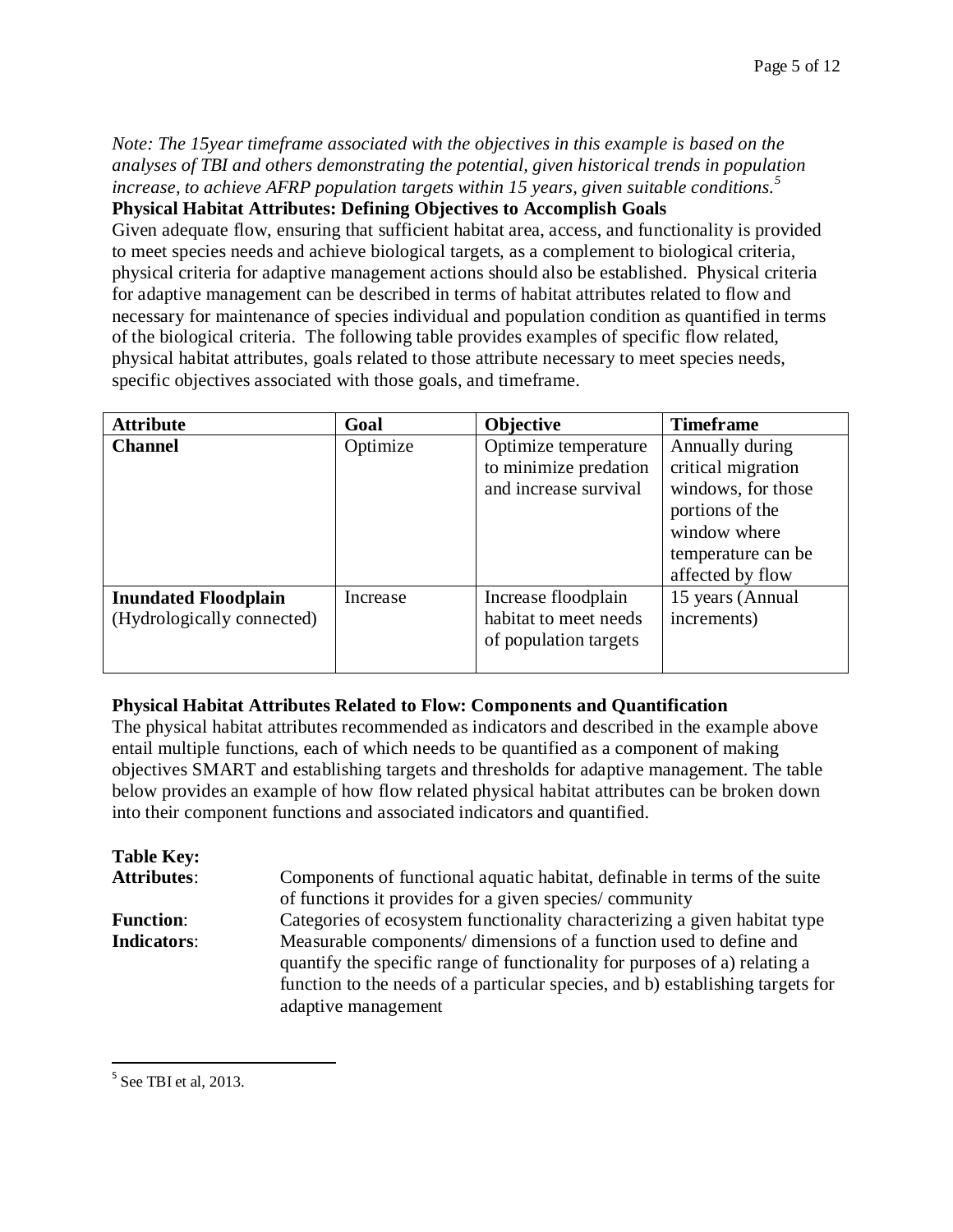| <b>Attribute</b>                                                                                   | <b>Function</b> | <b>Indicator</b>          | Unit(s)                   |
|----------------------------------------------------------------------------------------------------|-----------------|---------------------------|---------------------------|
| <b>Channel</b>                                                                                     | Temperature     | Temperature<br>Range/Time | Degree /Days              |
|                                                                                                    |                 | Timing                    | <b>Calendar Days</b>      |
|                                                                                                    | Extent          | Length                    | Linear feet/M             |
|                                                                                                    |                 | Area                      | Square Meters or<br>Acres |
|                                                                                                    | Flow            | Volume/Time               | <b>CFS</b>                |
|                                                                                                    |                 | <b>Total Volume</b>       | Acre/Feet                 |
|                                                                                                    |                 | Timing                    | <b>Calendar Days</b>      |
|                                                                                                    |                 | Duration                  | Hours or Days             |
|                                                                                                    |                 | Depth                     | M/Days                    |
|                                                                                                    |                 | Timing                    | <b>Calendar Days</b>      |
| <b>Inundated Floodplain</b><br><b>15years (Measured</b><br>annually)<br>(Hydrologically connected) | Inundation      | Area/Frequency            | EAH <sup>6</sup>          |
|                                                                                                    |                 | Duration                  | Hours or Days             |
|                                                                                                    |                 | Timing                    | <b>Calendar Days</b>      |
|                                                                                                    |                 | Depth                     | M/Days                    |

Units: Units in which indicator can be quantified, targets set, and performance measured

It is important to note that functional habitat is composed of attributes beyond those associated with flow. Additionally, habitat quality and ability to meet species needs may hinge on the interaction between flow and non-flow driven attributes. For that reason, designing an adaptive management approach that quantifies the extent to which flow is or is not addressing species needs will likely necessitate the inclusion of non-flow related attributes as well (e.g. substrate, vegetation structure, vegetation taxonomic composition, etc.). In order to be effective non-flow attributes should also be described in terms of quantifiable indicators and assigned specific targets and thresholds to trigger adaptive management actions.

(2) The draft LSJR objective does not provide for the reasonable protection of fish and wildlife beneficial uses

<span id="page-5-0"></span><sup>&</sup>lt;sup>6</sup> American Rivers, October 26, 2012. Letter to Jeanine Townsend of SWRCB from John Cain of American Rivers regarding Bay-Delta Workshop #3: Analytical Tools. See Appendix C for Description of EAH approach.  $\overline{a}$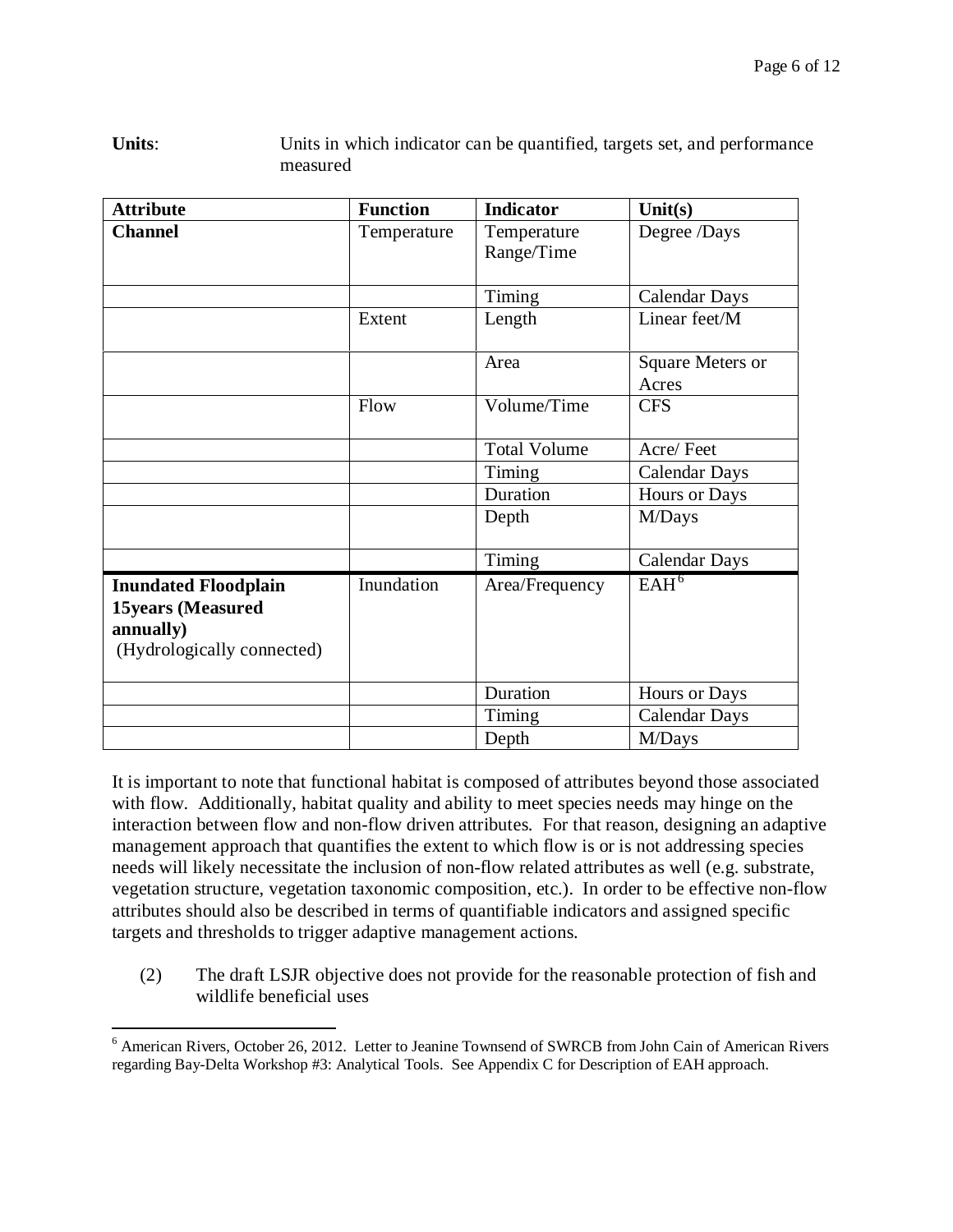As noted above, the narrative form of the draft LSJR objective and its lack of specific biological or habitat criteria make it difficult to determine what environmental outcomes can be expected from its implementation and therefore it is difficult to analyze how it will affect fish and wildlife beneficial uses. What is clear, however, is the draft LSJR objective will result in significantly less flow than what the Board previously determined was required to fully recover public trust resources.<sup>[7](#page-6-0)</sup> In its 2010 Delta Flow Criteria Report, the Board determined that 60% of unimpaired flow in February through June was required to protect public trust resources and extensive scientific information submitted by fish and wildlife agency scientists and conservation groups in this proceeding has corroborated that finding. The SED contains insufficient analysis to support a contention that a lesser standard is adequate for protection of fish and wildlife beneficial uses. An objective must "...ensure the reasonable protection of beneficial uses...." (Water Code § 13241.) Without a scientific justification for concluding that a lesser standard reasonably protects fish and wildlife beneficial uses, the Board must require flows as close to 60% of unimpaired flow as is reasonable considering other demands on the system. The Board must adopt water quality objectives that intend "…to attain the highest water quality which is reasonable, considering all demands being made and to be made on those waters and the total values involved...." (Water Code § 13000.)

The SED's identification of an initial flow rate requirement of 35% is not grounded in science and is not sufficient to protect fish and wildlife beneficial uses. The SED's primary support for its conclusion that implementation of the draft LSJR objective will not result in significant impacts to fish and wildlife resources and will actually improve conditions for fish and wildlife uses is the expected increase in mean annual flows in the Tuolumne and Merced Rivers in the February through June time period. Minimal change in flow is expected in the Stanislaus or lower San Joaquin Rivers. Unfortunately, the SED does not provide analysis regarding whether or how the expected increase in flow will translate into measurable improvement for aquatic resources. Information exists in the record (see The Bay Institute (TBI) et al comments to Chair Hoppin on the Substitute Environmental Document (TBI, 2013); see also the Board's 2010 Flow Criteria Report which both provide flow thresholds) indicating that certain flow thresholds must be met to achieve ecological functions or habitat parameters that are linked to demonstrable improvement of aquatic resources. It is not clear that implementation of the draft objective will result in the attainment of any of these flow thresholds nor is it clear how frequently the threshold events are expected if they can be attained. The lack of parameters in the objective coupled with the lenient allowance of lower flows in the adaptive management process does not inspire confidence that anything other than the lower flow thresholds will be hit. In addition, assuming sufficient water is available to facilitate hitting the higher flow thresholds, the objective constrains such events through the imposition of restrictive flood caps that are significantly lower than existing channel capacity. Therefore, nothing in the SED's analysis suggests that the 35 percent of unimpaired flow requirement is likely to translate into meaningful improvement to the condition of aquatic resources. This is consistent with information submitted

<span id="page-6-0"></span><sup>&</sup>lt;sup>7</sup> Development of Flow Criteria for the Sacramento-San Joaquin Delta Ecosystem. State Water Resources Control Board. August 3, 2010.  $\overline{a}$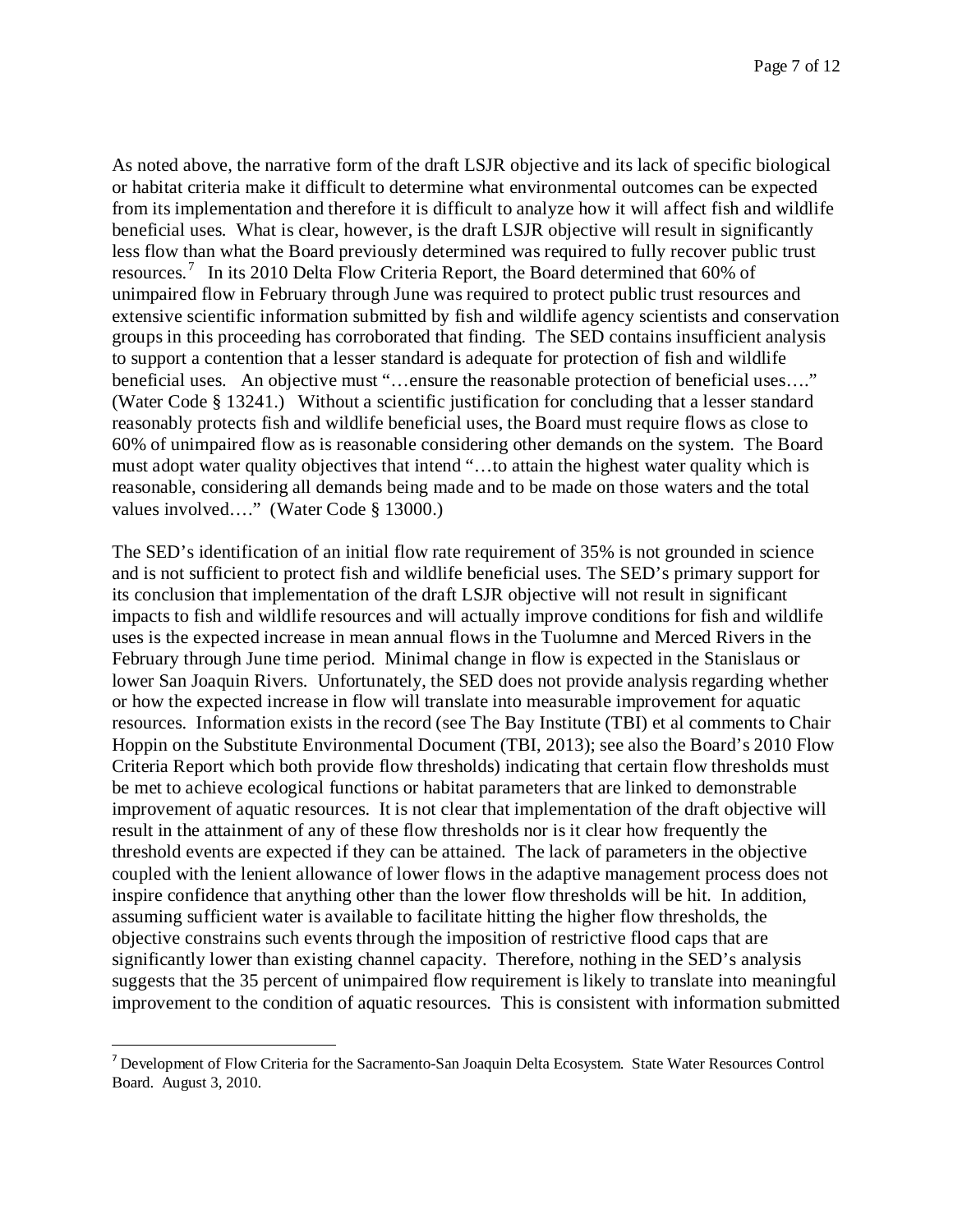by others (see TBI, 2013) showing that the 35 percent unimpaired requirement will essentially maintain status quo conditions, which are far from protective.

II. The SED does not sufficiently explain what balancing factors were taken into account to arrive at the proposed objective and does not support its contention that it strikes a reasonable balance between competing uses

The Board is charged with adopting a water quality control plan that will ensure "the reasonable protection of beneficial uses" and it must attain the highest water quality possible considering all demands being made on the system. (Water Code §§ 13241, 13000.) This inevitably requires that the Board will be required to balance the needs of competing uses before arriving at an objective. However, the Board's balancing discretion is somewhat constrained by state and federal law. For instance, the Board "has an affirmative duty to take the public trust into account in the planning and allocation of water resources, and to protect public trust uses wherever feasible." (See National Audubon Society v. Superior Court, 33 Cal.3d 419, 446 (1983); State Water Resources Control Board Cases, 136 Cal.App.4th 674, 777-78 (2006).) The Board must also comply with federal law and ensure that "[f]or waters with multiple use designations, the criteria shall support the most sensitive use."  $(40 \text{ CFR} \text{ § } 131.11(a)$ .) Therefore, as the Board attempts to determine what objectives will provide reasonable protection of beneficial uses, it must also ensure that its objectives support the most sensitive use and must consider the extent to which protection of public trust resources is feasible.

The SED claims that the proposed LSJR objective strikes a balance between "providing water for fish and other competing uses of water." (SED, ES, p. 2.) However, the SED does not contain any explanation of what balancing factors were taken into account to arrive at the proposed objective. Unfortunately, the structure of the document leads to the conclusion that the balancing factors were not equally weighted. The impacts to the agricultural sector and water supply were determined using worst case scenario assumptions while the impacts to fish and wildlife resources were determined using best case scenario assumptions. Not only is such an approach fundamentally flawed and likely to result in an inequitable solution, it is also misleading to members of the public attempting to obtain a reasonable comprehension of what effects can be expected from implementation of the objective.

For instance, the SED presents the worst possible scenario regarding the impacts to the agricultural sector by using a conservative economic analysis that calculates the maximum possible economic impacts if there is no additional groundwater pumping to replace reduced surface water supplies even though it is acknowledged that some of the potential supply reductions would be made up through increased groundwater pumping. At the same time, the SED calculates the impacts to groundwater resources conservatively by calculating the maximum possible groundwater impact if all modeled shortfalls in surface water supplies are replaced by pumped groundwater. The analysis therefore assumes worst case scenario impacts to both surface and groundwater supplies. The analysis occurs without due recognition that agricultural and municipal users of water have greater flexibility than fish and wildlife users as a result of being able to implement a broad suite of management actions to more efficiently divert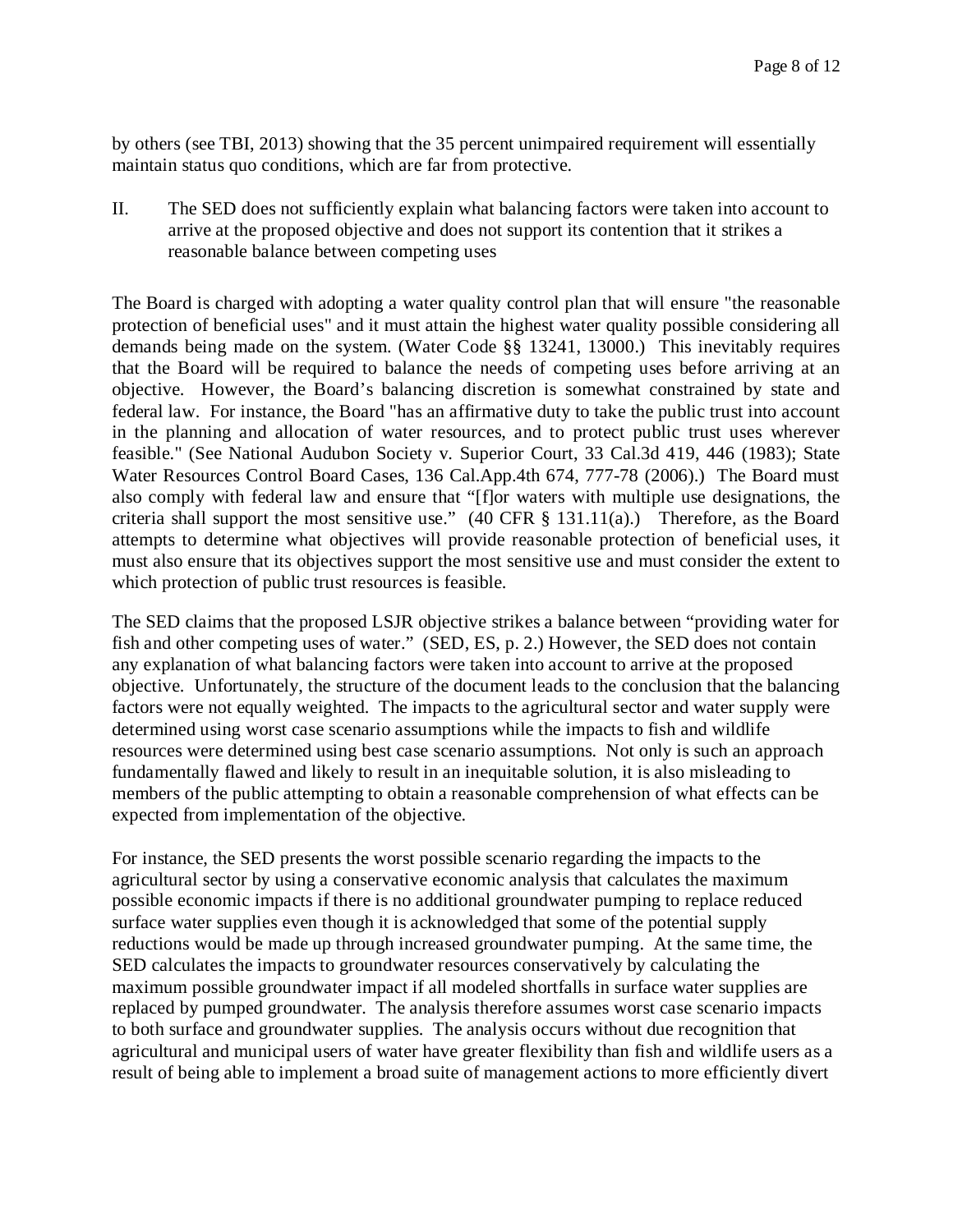and store water supplies; secure water supplies from alternative sources; and/or switch to different activities. (see TBI et al, 2013 for more detailed information on this point.)

On the other hand, the document, with little justification, determines that there will be no significant impacts to fish and wildlife beneficial uses and even assumes their improved condition. The document does not explain how implementation of the proposed objective (assuming there will be an increase in water from baseline conditions in February through June on the Tuolumne and Merced Rivers) will translate into improved conditions for aquatic resources. Many sections suggest the conditions won't be demonstrably different from baseline conditions. Therefore, implementation of the project is expected to result in conditions very near the status quo, which is a condition of rapid decline of aquatic species. In addition, the SED conclusions are made without acknowledgement that aquatic resources are the most sensitive (and therefore least flexible) use in the system.

Given that there is no information in the SED regarding the process used or factors considered to balance the beneficial uses, it can only be assumed that such an effort did not legitimately take place or was not conducted in a thoughtful manner. This assumption is supported by the clearly inequitable structure of the impacts analysis and the identification of an objective that is clearly insufficient to protect fish and wildlife beneficial uses or the public trust. Balancing competing uses of water is a delicate task and is certain to generate heated debate. The Board does the public a disservice by presenting information in an inconsistent fashion or in such a way to make it susceptible to misconstruction. In order to promote an honest conversation about this difficult topic, the SED should provide the public a realistic assessment of the impacts (and benefits) expected to all beneficial uses from implementation of the objective. In addition, the SED should be consistent regarding whether impacts to beneficial uses under baseline conditions will be assessed. As it stands, the SED should assess whether there are impacts to aquatic resources under baseline conditions as it takes such an approach when assessing the impacts to agricultural resources. The status quo condition of cold-water aquatic resources is a condition of continued decline. Therefore, the SED should analyze the impacts to aquatic resources with the consideration that the baseline condition is insufficient to stabilize fish populations and thus continued declines of fish populations can be expected.

(1) The Board must consider the economic benefits of improved flows for public trust resources in its balancing

As noted above, the SED should provide the public a realistic assessment of the impacts (and benefits) expected to all beneficial uses from implementation of the objective. Water Code section 13241 states that "economic considerations" should be considered in establishing water quality objectives. The Board's economic analysis is heavily focused on quantifying the costs to certain affected parties (mainly farmers and water districts). The SED notes that evaluation of other potential economic effects, such as water quality benefits, is conducted more qualitatively. (SED, ED-43.) In order to ensure a balanced solution, the Board must consider the economic benefits (even in a qualitative sense) that would result from reduced diversions and improved flows for fishery resources and ecosystem needs.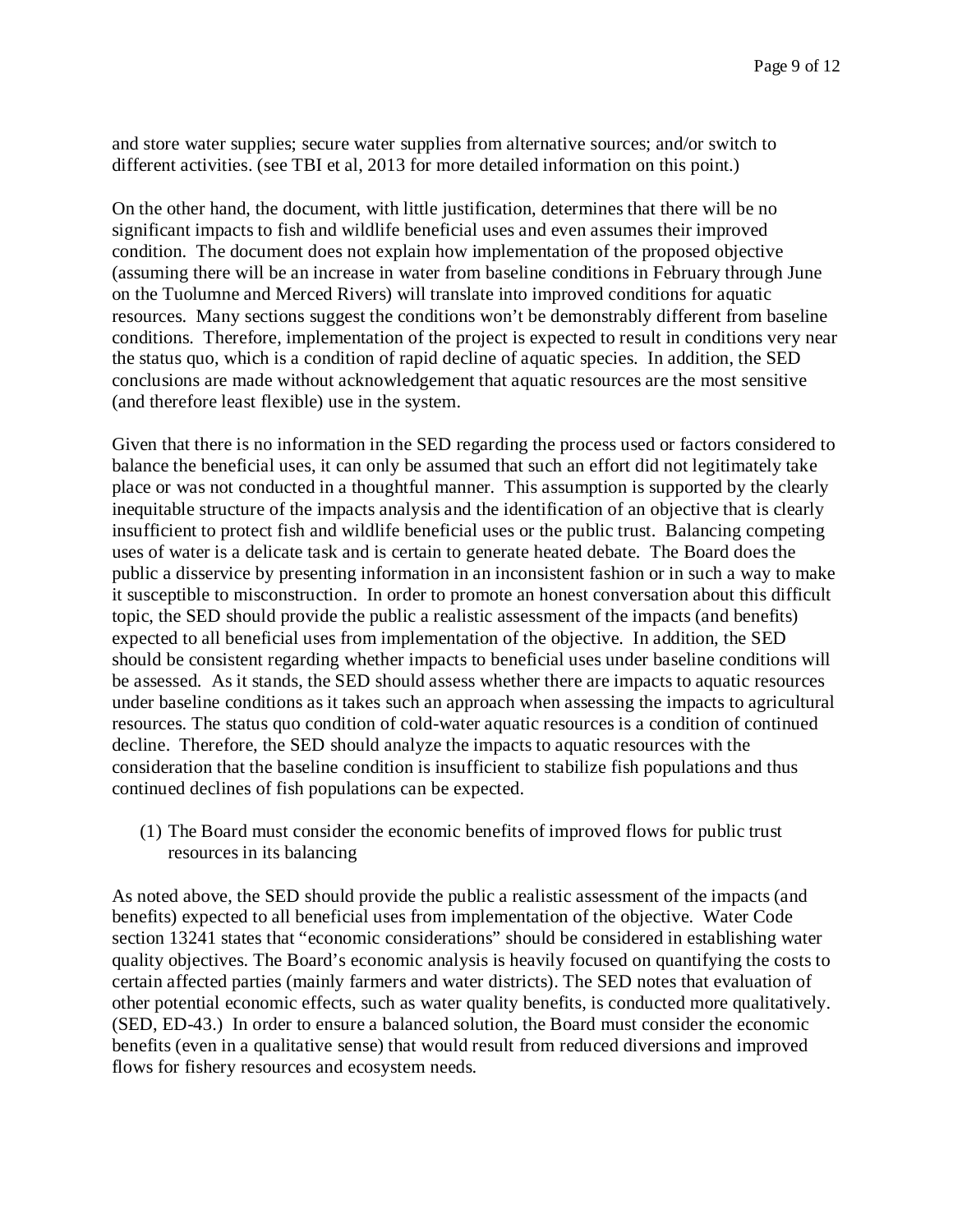Clearly the largest economic returns expected from recovered salmon (and steelhead) populations are associated with a more robust sport and commercial fishing industry which has been estimated to contribute at least hundreds of millions of dollars each year to local and state economies and thousands of jobs. Projections of the economics and jobs impact of restored salmon and steelhead fisheries for California have been estimated from \$118 million to \$5 billion dollars with the creation of several thousand jobs.<sup>[8](#page-9-0)</sup> Sportfishermen alone spend approximately 2.4 billion dollars in California annually on angler-related expenses (the  $5<sup>th</sup>$  highest in the nation). Such numbers would be expected to significantly increase with healthier fish populations as anglers spend more money at locations that support their fishing experience such as marinas, tackle shops, restaurants, gas stations and hotels. In addition, there is value to avoiding another salmon fishery collapse. According to the State of California, the salmon fishery closure in 2008 and 2009 resulted in the loss of thousands of jobs each year and the loss of more than \$250M each year. Another study showed that California's economy suffers a \$1.4 billion negative impact every year that the salmon season is closed with a loss of almost 23,000 jobs. [10](#page-9-2)

Additionally, the benefits of improved flows and healthier ecosystems extend much farther than the fishing industry. Healthier fish and wildlife populations translate to increased consumer spending on other recreational activities, such as bird watching, boating, hunting, hiking, camping and other activities that support the outdoor recreational industry in California, an industry that generates 85.4 billion in consumer spending annually (the highest in the nation.)<sup>[11](#page-9-3)</sup> In addition, healthier ecosystems translate to enhanced aesthetic values (that can't always be quantified), improved water quality and ensured preservation of tribal and cultural heritage. Increases in productive, functioning habitats also produce savings associated with reduced expenditures on bank stabilization, flood control actions and groundwater management measures. Investments in enhanced flows and watershed recovery should be viewed holistically with the recognition that they produce direct and indirect economic benefits, societal benefits in clean rivers and healthy ecosystems and intangible benefits such as preserving for future generations an "iconic" species like the salmon that holds a notable place in California's culture and history.

## III. Recommendations

In summary, we recognize that the task before the Board is not an easy one however the proposed objective is simply inadequate to provide a reasonable level of protection to fish and wildlife beneficial uses. In addition, in its current form, the SED fails to constitute a meaningful public disclosure document. We encourage the Board to begin by providing more detail and

<span id="page-9-0"></span><sup>&</sup>lt;sup>8</sup> Calculation of the Projected Economics and Jobs Impact of Salmon Recovery in California. Southwick Associates (June 21, 2009). (see also Michel, 2010)<br> $\degree$  Sportfishing in America, American Sportfishing Association (January, 2013).  $\overline{a}$ 

<span id="page-9-2"></span><span id="page-9-1"></span><sup>&</sup>lt;sup>10</sup> Calculation of the Projected Economics and Jobs Impact of Salmon Recovery in California. Southwick Associates (June 21, 2009).

<span id="page-9-3"></span> $11$  The Outdoor Recreation Economy. Study commissioned by the Outdoor Industry Association, (2013).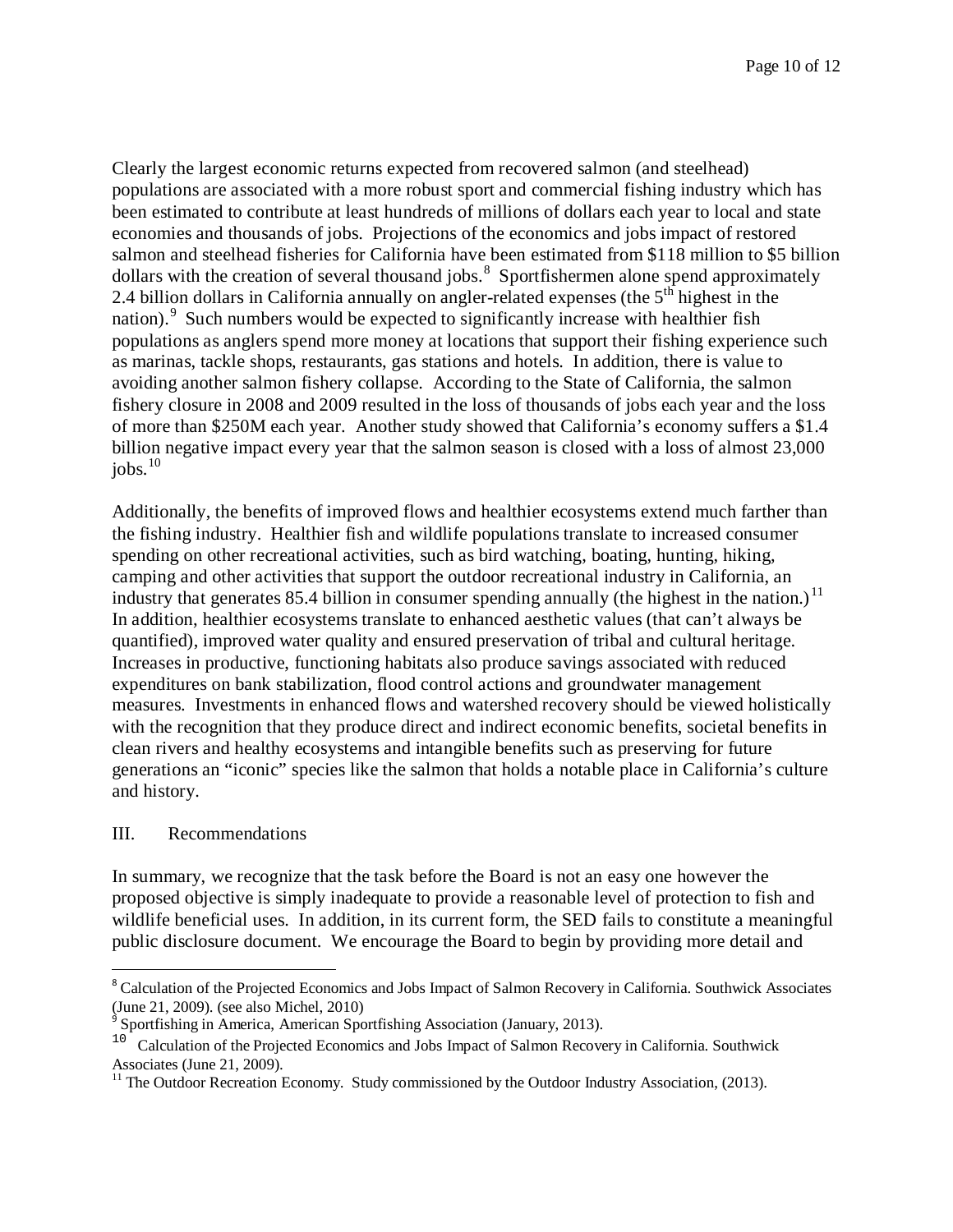structure to the LSJR objective and adaptive management program. The Board should also "show its work." Use the SED to provide the public a realistic and fair assessment of what impacts (and benefits) to beneficial uses and benefits can be expected from implementation of the objective. Provide scientific support for the proposed objective, show how it will translate into measurable benefit for fish and wildlife beneficial uses and clearly articulate the balancing factors that were taken into account to arrive at the objective. The Board should also acknowledge that its balancing function must comport with, and does not replace, its other legal obligations under state and federal law, including its legal obligation to protect public trust resources whenever feasible. It is likely that some stakeholders will still be dissatisfied with the final outcome but at least they will be adequately informed of the factors and analysis that led to it and the legal requirements that guided it.

TU's specific recommendations are as follows:

- (1) Include population targets for salmon and other species in the narrative objective and adaptive management program;
- (2) Expressly include into the narrative objective the salmon population targets defined by the AFRP and required by the CVPIA;
- (3) Establish and include in the adaptive management program biological and physical criteria to track progress toward meeting the population targets contained in the objective and trigger adaptive management changes;
- (4) Adopt an initial flow rate that is based on the best available science; without adequate scientific justification for a lower rate, it should be as close to 60 percent of unimpaired flow as reasonable to ensure fish and wildlife beneficial uses are adequately protected and the Board's public trust obligations are fulfilled;
- (5) Expand the adaptive management range upwards (the top of the range should exceed 60 percent of unimpaired flow) and remove flood cap limits on the tributaries to allow high flow events to be utilized;
- (6) Restructure the impacts analysis in the SED to ensure that it provides a realistic assessment of the expected impacts for all beneficial uses; this includes using consistent methods and realistic assumptions throughout the document and accounting for the ability and flexibility of water users to adapt to changes in supply;
- (7) Clearly articulate the balancing factors taken into account to arrive at the proposed objective;
- (8) Acknowledge in the balancing analysis that the disproportionate allocation of water between in-stream and out-of-stream water users over the last several decades has resulted in the extremely compromised condition of salmon and other public trust resources;
- (9) Consider, as a balancing factor, the broad economic benefits of improved fisheries and healthy ecosystems.

Thank you for your consideration of TU's comments on the draft SED for the Bay-Delta Plan. If you have any questions, please feel free to contact us.